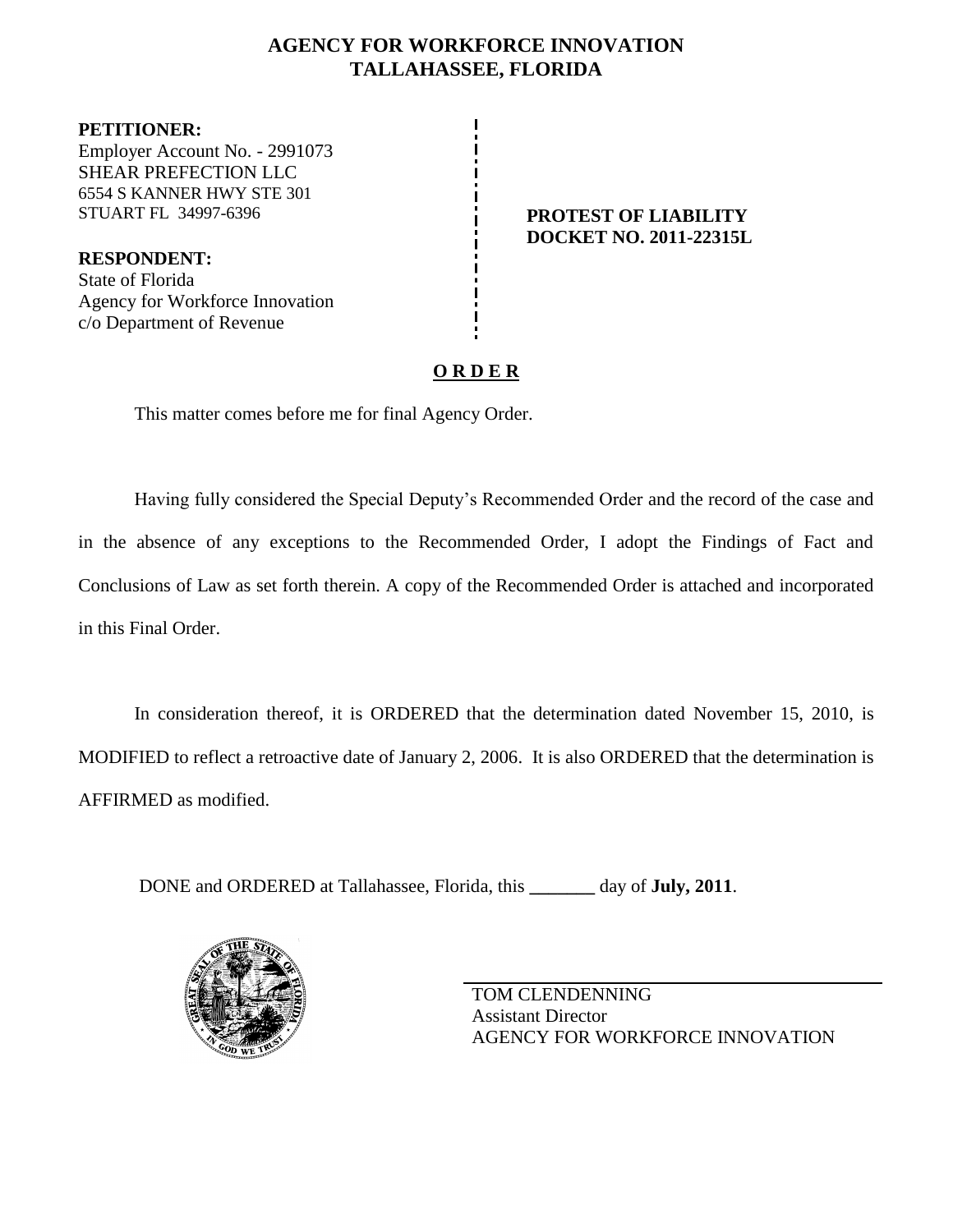## **AGENCY FOR WORKFORCE INNOVATION Unemployment Compensation Appeals**

MSC 345 CALDWELL BUILDING 107 EAST MADISON STREET TALLAHASSEE FL 32399-4143

#### **PETITIONER:**

Employer Account No. - 2991073 SHEAR PERFECTION LLC ATTN: SUE SANTIVICCA 6554 S KANNER HWY STE 301 STUART FL 34997-6396

#### **PROTEST OF LIABILITY DOCKET NO. 2011-22315L**

# **RESPONDENT:** State of Florida

Agency for Workforce Innovation c/o Department of Revenue

# **RECOMMENDED ORDER OF SPECIAL DEPUTY**

TO: Assistant Director Agency for Workforce Innovation

This matter comes before the undersigned Special Deputy pursuant to the Petitioner's protest of the Respondent's determination dated November 15, 2010.

After due notice to the parties, a telephone hearing was held on May 31, 2011. The Petitioner, represented by the Petitioner's owner, appeared and testified. The Respondent, represented by a Department of Revenue Tax Auditor II, appeared and testified. The Joined Party appeared and testified.

The record of the case, including the recording of the hearing and any exhibits submitted in evidence, is herewith transmitted. Proposed Findings of Fact and Conclusions of Law were not received.

#### **Issue:**

Whether services performed for the Petitioner by the Joined Party and other individuals working as hairdressers constitute insured employment pursuant to Sections 443.036(19), 443.036(21); 443.1216, Florida Statutes, and if so, the effective date of the liability.

### **Findings of Fact:**

- 1. The Petitioner is a limited liability company which has operated a hair salon since January 2, 2006. The Petitioner's shop is closed on Sundays and Mondays. The hours of operation are from 9 AM until 9 PM on Tuesday and Thursday and from 9 AM until 6 PM on Wednesday, Friday, and Saturday.
- 2. In early 2006 the Joined Party was working for a salon as a hairdresser but wanted to relocate to the city where the Petitioner's salon is located. A mutual friend told the Petitioner about the Joined Party and the Petitioner contacted the Joined Party concerning working for the Petitioner as a hairdresser. The Petitioner briefly interviewed the Joined Party and showed the Joined Party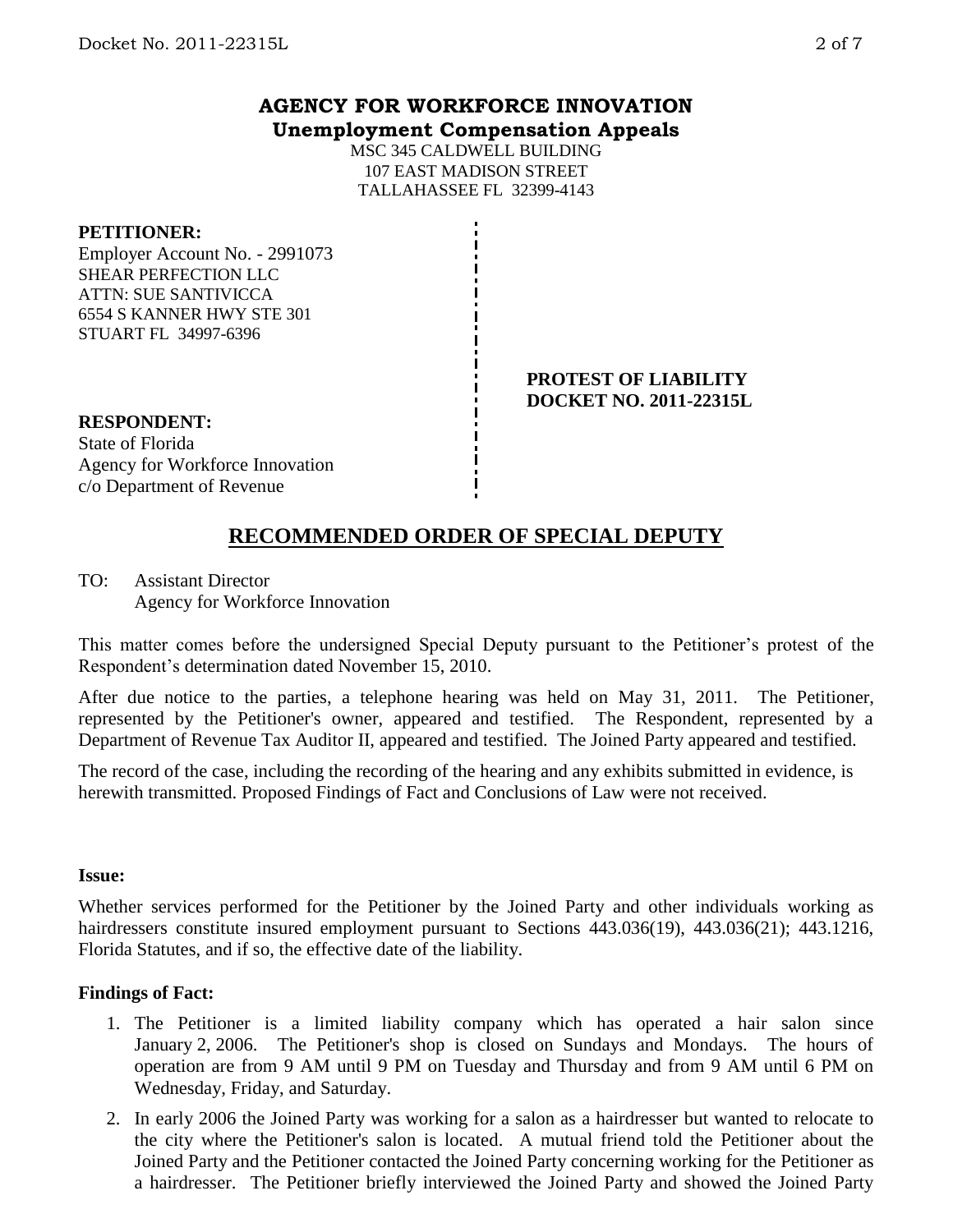around the Petitioner's salon. The Petitioner told the Joined Party that the Petitioner would pay the Joined Party 60% of the income from the Joined Party's work less 3% for supplies, and that the Joined Party's work schedule would be Tuesday and Thursday from 9 AM until 9 PM and on Wednesday, Friday, and Saturday from 9 AM until 6 PM. The Joined Party accepted the Petitioner's offer of work and began work for the Petitioner on or about March 15, 2006. The parties did not enter into any written agreement or contract.

- 3. The Petitioner provided the place of work, the furnishings, equipment, and the supplies including towels, smocks, and hair products. The Joined Party provided her own hand tools including combs, scissors, brushes, and curling irons. The Petitioner deducted 3% from the pay of each hairdresser to cover the cost of the hair supplies, regardless of the amount of supplies used by each hairdresser or the cost of the supplies. The Petitioner required the Joined Party to use the Petitioner's supplies. The Joined Party was not allowed to purchase or use her own supplies.
- 4. The Petitioner uses a particular company to provide business cards for the hairdressers; however, the hairdressers pay for the cost of their own business cards. The Joined Party's business cards contained the Petitioner's name, The Joined Party's name, the Joined Party's days and hours of work, and the Petitioner's telephone number. The Petitioner would not allow the Joined Party to put the Joined Party's cell phone number on the business cards because the Petitioner wanted all of the calls from customers to come through the Petitioner's telephone.
- 5. The Petitioner determined the amounts that were to be charged to customers for each service provided by the hairdressers. If a hairdresser believed that a customer would require additional time, such as if the customer had extraordinarily long hair, the hairdresser had the right to charge the customer additional money because of the additional work. The Petitioner advertised the Petitioner's services through coupons that offered discounts for certain services. The hairdressers were required to honor the Petitioner's coupons even though the coupons reduced the hairdressers' income.
- 6. The Petitioner's receptionist checked customers in and checked the customers out. Generally, the Petitioner's receptionist scheduled the appointments for the hairdressers. If a walk-in customer came into the shop the receptionist determined which hairdresser would serve the customer. The receptionist collected the fees from the customers after each hairdresser completed the work. If the receptionist was not in the salon the Petitioner's owner would perform the duties of the receptionist or the Petitioner's owner would assign the duties to another worker such as a nail technician or a hairdresser.
- 7. The Petitioner informed the Joined Party that the Joined Party was not allowed to perform services for any competitor of the Petitioner. If the Joined Party was not able to work on a scheduled day the Joined Party was required to notify the Petitioner so that the Petitioner could cancel the Joined Party's scheduled appointments or reschedule the appointments with another hairdresser. The Joined Party was not allowed to hire others to perform the work for her.
- 8. In addition to styling hair the hairdressers were required to perform other chores in the salon such as taking out the trash, doing laundry, cleaning the coffee maker, and other housekeeping duties. All of the hairdressers were expected to perform the additional chores; however, the Petitioner received frequent complaints that some of the hairdressers were not performing an equal amount of the chores. When the Petitioner received those complaints the Petitioner would warn the hairdressers that were the subject of the complaints that they were required to perform their share of the additional chores. The Petitioner also received complaints as a result of personality conflicts. The Petitioner warned hairdressers about the way that the hairdressers spoke to other hairdressers.
- 9. The Petitioner had periodic staff meetings. Attendance at the staff meetings was mandatory for all of the hairdressers although no extra pay was provided for attending the staff meetings. Generally,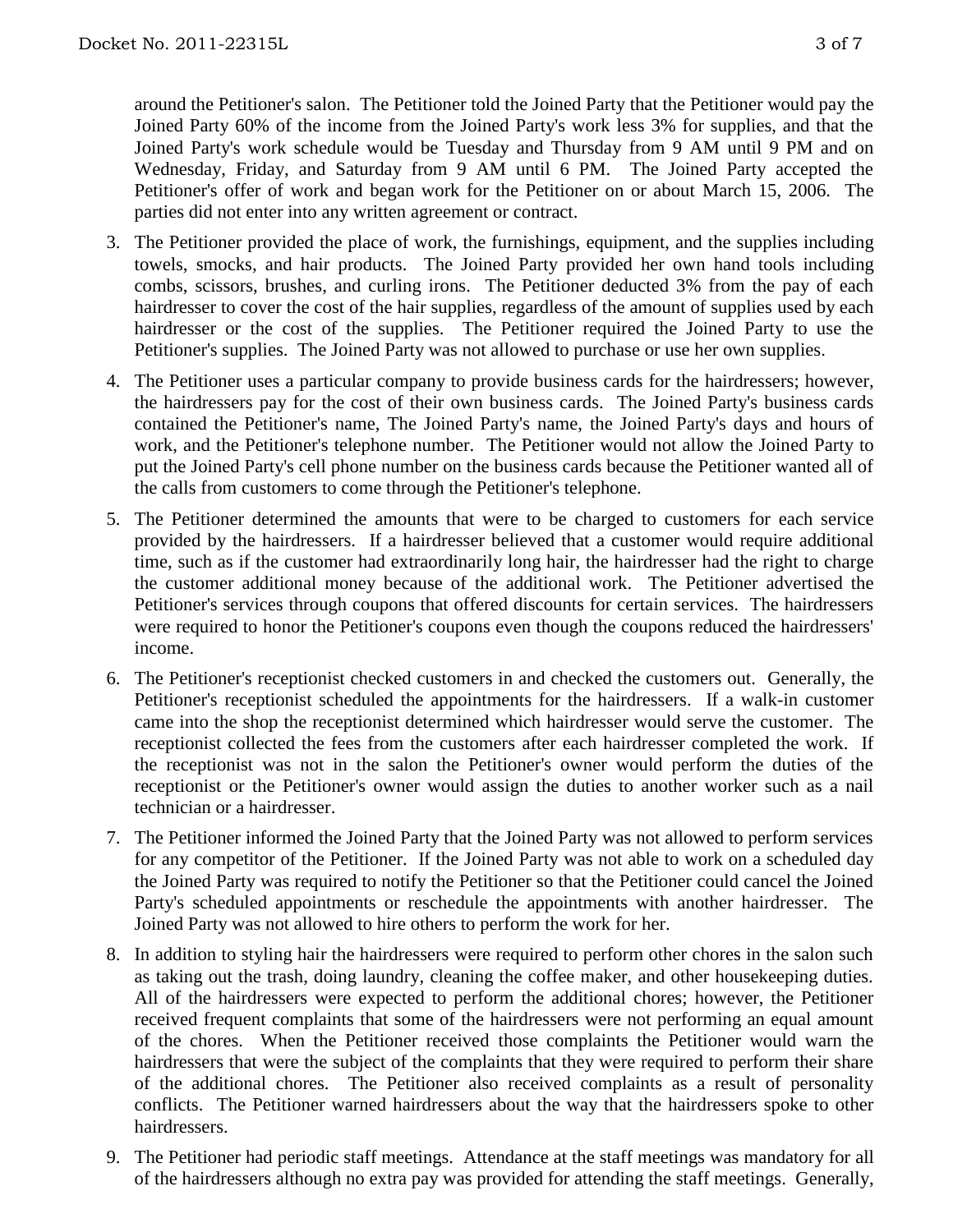the Petitioner held the staff meetings after work on Saturday, a day that all hairdressers worked. At the staff meetings the Petitioner would discuss matters such as new products purchased by the Petitioner and the Petitioner's coupons. A frequent topic at the meetings was the Petitioner's dress code. The hairdressers were not required to wear any type of standard uniform or smock. The Petitioner required the hairdressers to wear heels. During the busy season the Petitioner required the hairdressers to wear dress clothes including dress slacks. During the summer the dress code was more relaxed and the hairdressers were allowed to wear shorts as long as the shorts were long shorts. The Petitioner prohibited the hairdressers from wearing jeans, tank tops, or revealing clothes. The hairdressers were required to wear makeup and to have their hair styled.

- 10. The Joined Party attended continuing education classes during the time that she worked for the Petitioner. The Joined Party paid for some of the classes that she attended and the Petitioner paid for some of the classes that the Joined Party attended.
- 11. The Petitioner paid the Joined Party and the other hairdressers on a weekly basis with Tuesday as the regularly established payday. The Petitioner did not withhold any taxes from the Joined Party's pay. The Petitioner did not provide any fringe benefits such as health insurance, paid vacations, or paid holidays. The Petitioner paid Christmas bonuses to the hairdressers, the amount of which varied from hairdresser to hairdresser based on the amount of time worked by each hairdresser. At the end of each year the Petitioner reported the Joined Party's earnings to the Internal Revenue Service on Form 1099-MISC as nonemployee compensation.
- 12. During the time that the Joined Party worked for the Petitioner the Joined Party never had an occupational or business license and never had business liability insurance. The Joined Party worked under the Petitioner's occupational license and was covered under the Petitioner's liability insurance policy. The Joined Party did not advertise her services to the general public and she performed services only for the Petitioner.
- 13. Either party was free to terminate the relationship at any time without incurring liability for breach of contract. The Joined Party last performed services for the Petitioner on Saturday, September 25, 2010. On Tuesday, September 28, 2010, The Petitioner informed the Joined Party that the Joined Party was fired effective immediately. The Petitioner terminated the relationship because of what the Petitioner considered "uncontrollable issues" involving the Joined Party's attitude.
- 14. The Joined Party filed an initial claim for unemployment compensation benefits effective September 26, 2010. When the Joined Party did not receive credit for her earnings with the Petitioner a *Request For Reconsideration of Monetary Determination* was filed and an investigation was assigned to the Department of Revenue to determine if the Joined Party performed services for the Petitioner as an employee or as an independent contractor.
- 15. On November 15, 2010, the Department of Revenue issued a determination holding that the Joined Party and other individuals performing services for the Petitioner as hairdressers were the Petitioner's employees retroactive to January 1, 2009. The Petitioner filed a timely protest.

#### **Conclusions of Law:**

- 16. The issue in this case, whether services performed for the Petitioner constitute employment subject to the Florida Unemployment Compensation Law, is governed by Chapter 443, Florida Statutes. Section  $443.1216(1)(a)2$ ., Florida Statutes, provides that employment subject to the chapter includes service performed by individuals under the usual common law rules applicable in determining an employer-employee relationship.
- 17. The Supreme Court of the United States held that the term "usual common law rules" is to be used in a generic sense to mean the "standards developed by the courts through the years of adjudication." United States v. W.M. Webb, Inc., 397 U.S. 179 (1970).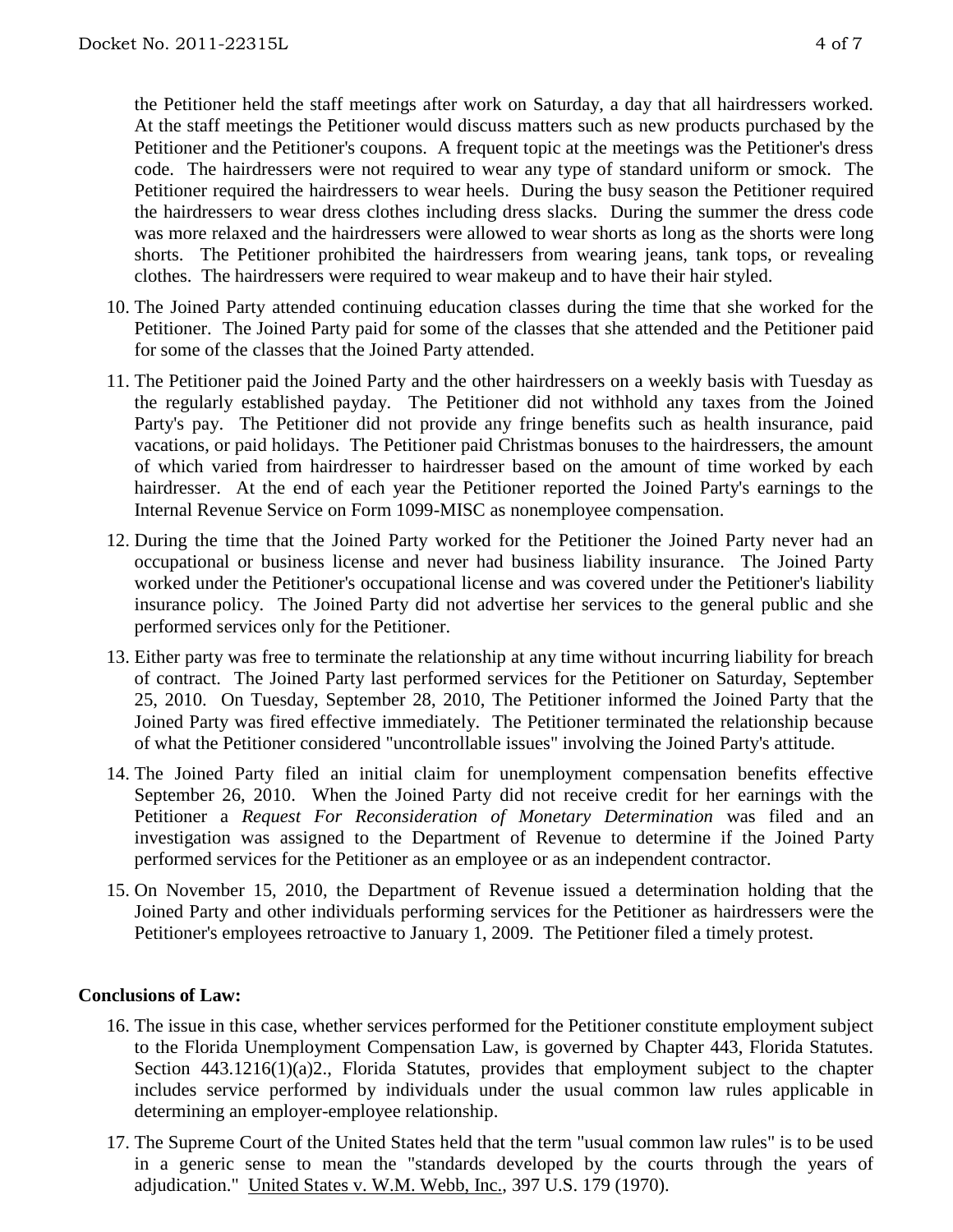- 18. The Supreme Court of Florida adopted and approved the tests in 1 Restatement of Law, Agency 2d Section 220 (1958), for use to determine if an employment relationship exists. See Cantor v. Cochran, 184 So.2d 173 (Fla. 1966); Miami Herald Publishing Co. v. Kendall, 88 So.2d 276 (Fla. 1956); Magarian v. Southern Fruit Distributors, 1 So.2d 858 (Fla. 1941); see also Kane Furniture Corp. v. R. Miranda, 506 So.2d 1061 (Fla. 2d DCA 1987).
- 19. Restatement of Law is a publication, prepared under the auspices of the American Law Institute, which explains the meaning of the law with regard to various court rulings. The Restatement sets forth a nonexclusive list of factors that are to be considered when judging whether a relationship is an employment relationship or an independent contractor relationship.
- 20. 1 Restatement of Law, Agency 2d Section 220 (1958) provides:
	- (1) A servant is a person employed to perform services for another and who, in the performance of the services, is subject to the other's control or right of control.
	- (2) The following matters of fact, among others, are to be considered:
		- (a) the extent of control which, by the agreement, the business may exercise over the details of the work;
		- (b) whether or not the one employed is engaged in a distinct occupation or business;
		- (c) the kind of occupation, with reference to whether, in the locality, the work is usually done under the direction of the employer or by a specialist without supervision;
		- (d) the skill required in the particular occupation;
		- (e) whether the employer or the worker supplies the instrumentalities, tools, and the place of work for the person doing the work;
		- (f) the length of time for which the person is employed;
		- (g) the method of payment, whether by the time or by the job;
		- (h) whether or not the work is a part of the regular business of the employer;
		- (i) whether or not the parties believe they are creating the relation of master and servant;
		- (j) whether the principal is or is not in business.
- 21. Comments in the Restatement explain that the word "servant" does not exclusively connote manual labor, and the word "employee" has largely replaced "servant" in statutes dealing with various aspects of the working relationship between two parties.
- 22. In Department of Health and Rehabilitative Services v. Department of Labor & Employment Security, 472 So.2d 1284 (Fla. 1<sup>st</sup> DCA 1985) the court confirmed that the factors listed in the Restatement are the proper factors to be considered in determining whether an employer-employee relationship exists. However, in citing La Grande v. B&L Services, Inc., 432 So.2d 1364, 1366 (Fla.  $1<sup>st</sup> DCA$  1983), the court acknowledged that the question of whether a person is properly classified an employee or an independent contractor often cannot be answered by reference to "hard and fast" rules, but rather must be addressed on a case-by-case basis.
- 23. The evidence presented in the instant case reveals that the only agreement between the parties was a verbal agreement. The verbal agreement was that the Joined Party would work a full time schedule determined by the Petitioner to perform duties as a hairdresser in the Petitioner's salon and that the Petitioner would pay the Joined Party 60% of the income generated by the Joined Party. The evidence does not reveal the existence of any agreement, verbal or written, specifying whether the Joined Party would perform services as an employee or as an independent contractor. In Keith v. News & Sun Sentinel Co., 667 So.2d 167 (Fla. 1995) the Court held that in determining the status of a working relationship, the agreement between the parties should be examined if there is one. In providing guidance on how to proceed absent an express agreement the Court stated "In the event that there is no express agreement and the intent of the parties cannot be otherwise determined, courts must resort to a fact specific analysis under the Restatement based on the actual practice of the parties."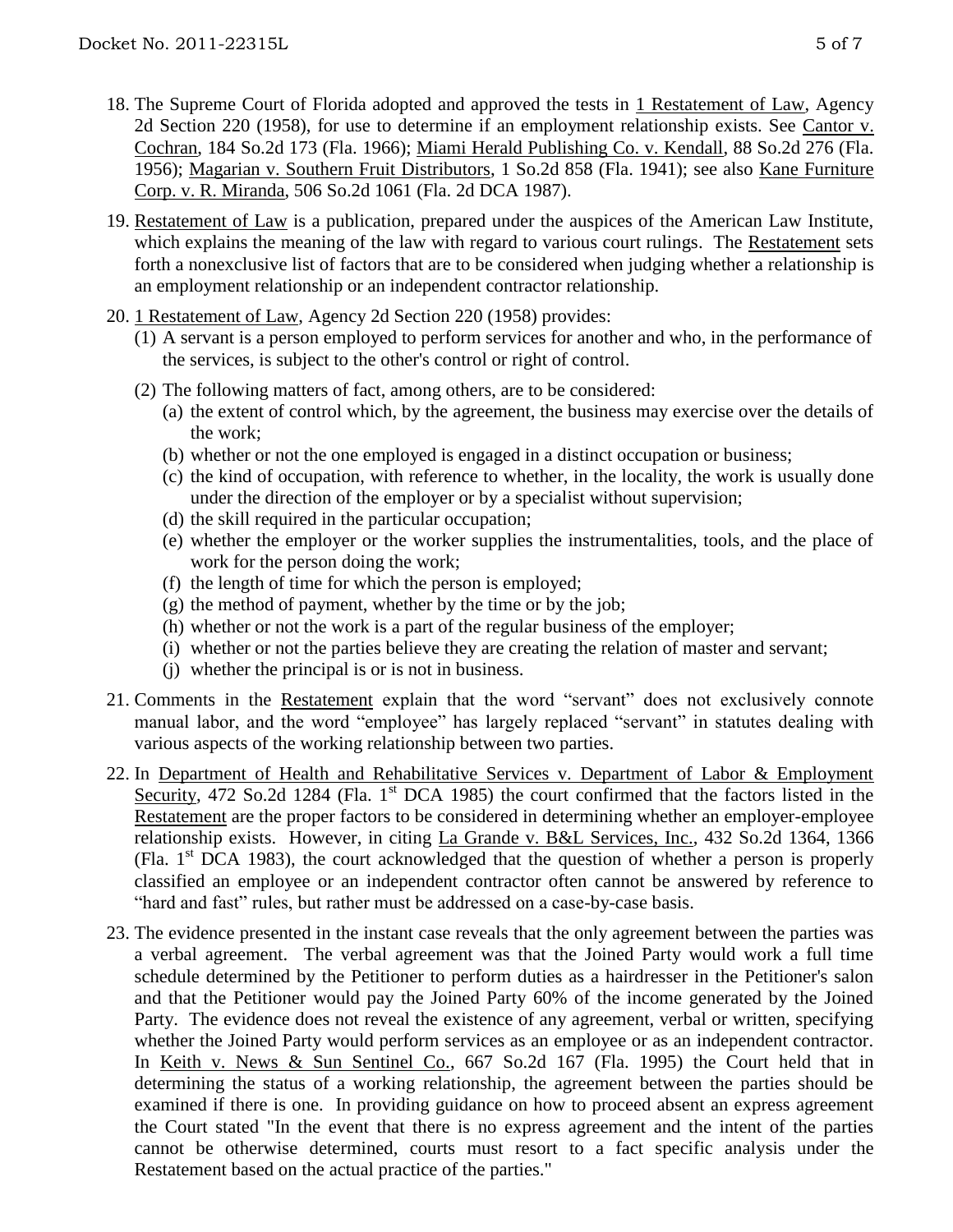- 24. The Petitioner's business is a hair salon. The Joined Party performed services as a hairdresser exclusively for the Petitioner in the Petitioner's salon on a full time basis. The work performed by the Joined Party was not separate and distinct from the Petitioner's business but was an integral and necessary part of the Petitioner's business. The Petitioner provided the place of work, the equipment, and all supplies. The Joined Party only provided her hand tools such as combs, brushes, and styling irons, which does not represent a significant investment in a business. The Joined Party worked under the Petitioner's occupational license and liability insurance policy.
- 25. Although the work performed by hairdressers does require some training and skill it was not shown that the work performed by the Joined Party required significant skill or special knowledge. The greater the skill or special knowledge required to perform the work, the more likely the relationship will be found to be one of independent contractor. Florida Gulf Coast Symphony v. Florida Department of Labor & Employment Sec., 386 So.2d 259 (Fla. 2d DCA 1980)
- 26. The Petitioner paid the Joined Party a commission based on the amount of work completed by the Joined Party. However, the Petitioner exercised control over the Joined Party's earnings because the Petitioner determined when the Joined Party worked and the amounts that the Joined Party was allowed to charge for the Joined Party's services. The Petitioner deducted a flat rate amount from the Joined Party's earnings for supplies, however, the deduction was not directly related to the actual supplies used by the Joined Party. Section 443.1217(1), Florida Statutes, provides that the wages subject to the Unemployment Compensation Law include all remuneration for employment including commissions, bonuses, back pay awards, and the cash value of all remuneration in any medium other than cash. The fact that the Petitioner chose not to withhold payroll taxes from the pay does not, standing alone, establish an independent contractor relationship.
- 27. The Joined Party performed services for the Petitioner for a period of approximately four and onehalf years. Either party could terminate the relationship at any time without incurring liability for breach of contract. These facts reveal the existence of an at-will relationship of relative permanence. In Cantor v. Cochran, 184 So.2d 173 (Fla. 1966), the court in quoting 1 Larson, Workmens' Compensation Law, Section 44.35 stated: "The power to fire is the power to control. The absolute right to terminate the relationship without liability is not consistent with the concept of independent contractor, under which the contractor should have the legal right to complete the project contracted for and to treat any attempt to prevent completion as a breach of contract."
- 28. The Petitioner exercised significant control over how the Joined Party performed the work. The Joined Party was required to use the Petitioner's hair products. The Joined Party was required to attend staff meetings and to perform side duties for which she did not receive additional pay. The Joined Party was required to dress in a certain manner specified by the Petitioner and to behave in a manner specified by the Petitioner. The Joined Party was required to personally perform the work and she could not hire others to perform the work for her. The Petitioner determined when the work was performed and where the work was performed. In Adams v. Department of Labor and Employment Security, 458 So.2d 1161 (Fla. 1st DCA 1984), the Court held that if the person serving is merely subject to the control of the person being served as to the results to be obtained, he is an independent contractor. If the person serving is subject to the control of the person being served as to the means to be used, he is not an independent contractor. It is the right of control, not actual control or interference with the work which is significant in distinguishing between an independent contractor and a servant. The Court also determined that the Department had authority to make a determination applicable not only to the worker whose unemployment benefit application initiated the investigation, but to all similarly situated workers.
- 29. It is concluded that the services performed for the Petitioner by the Joined Party and other individuals as hairdressers constitutes insured employment. The Petitioner's evidence reveals that the Joined Party first performed services for the Petitioner in March 2006 and that other